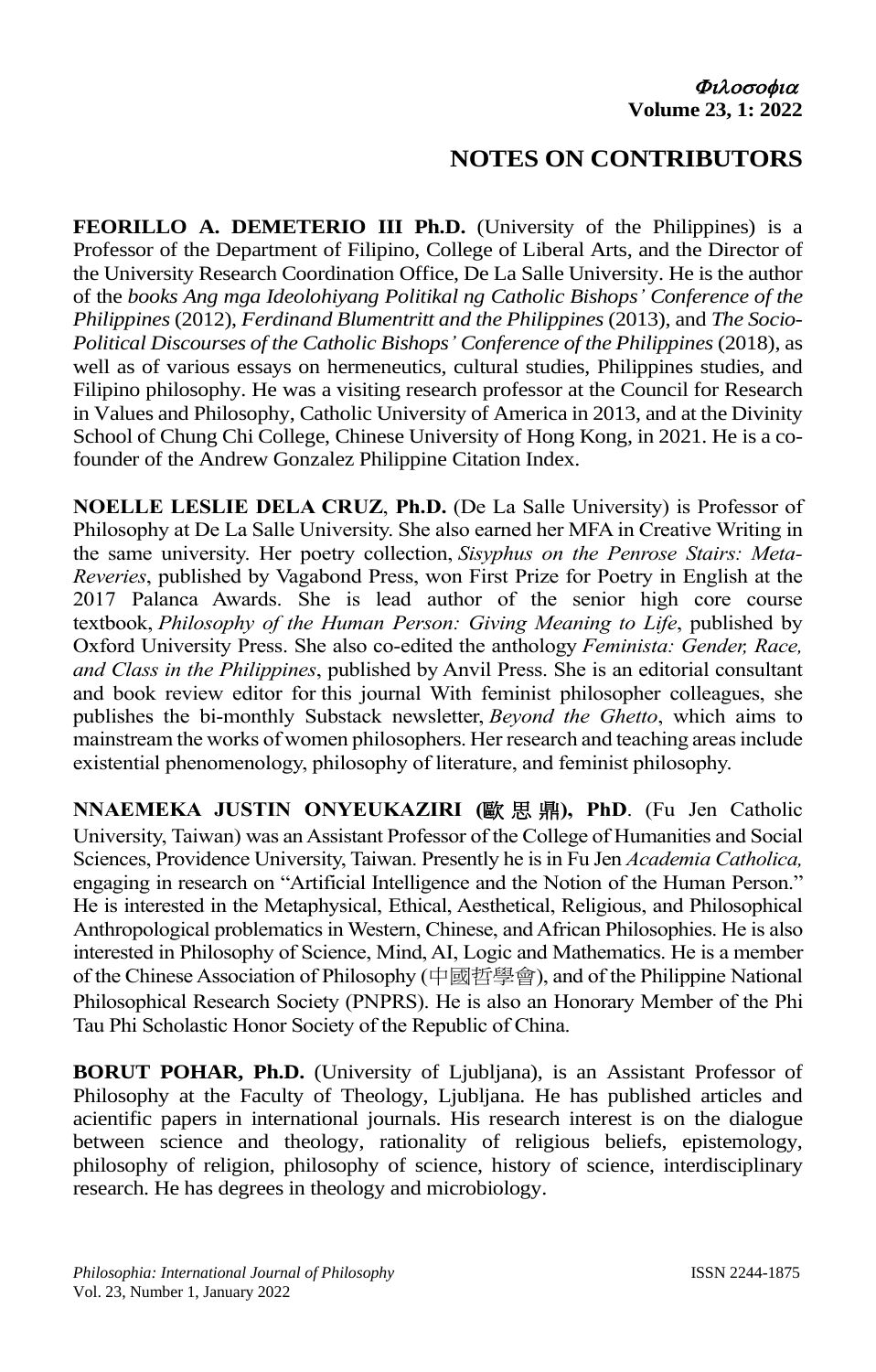**NAPOLEON M. MABAQUIAO, JR., Ph.D**. (De La Salle University) is a Professor of Philosophy at De La Salle University, Manila. He is currently the Graduate Program Coordinator of the Department of Philosophy, La Sallian Core Curriculum Coordinator for Ethics, and holder of the Claro Ceniza Professorial Chair in Analytic Philosophy of the said university. He specializes in the areas of Philosophy of Mind, Philosophy of Language, and Ethics. His works include *Mind, Science and Computation* (2012), which was forworded by Tim Crane.

**JULIUS M. GALAROSA, MMHC, Ph.L./M.A**. (University of Santo Tomas) is a priest of the Marian Missionaries of the Holy Cross, a congregation founded in the Philippines. He is currently the Dean of the Mater Dei College Seminary in Silay City, Negros Occidental. He teaches history of philosophy, phenomenology, existentialism, and hermeneutics. His current research interests include phenomenology, hermeneutics, existentialism, eastern philosophy, and social-political philosophy.

**FERNANDO M. LOPENA, JR., M.P.R., MERVE** (De La Salle University, Manila) is an Associate Professor in the Institute of Theology and Religious Studies at the University of the Assumption, Pampanga, where he teaches Theology courses and Ethics. He also teaches Introduction to Philosophy, Logic, and Understanding the Self in Mother of Good Counsel Seminary, Pampanga. He is currently in the dissertation writing for the degree "Ph.D. in Philosophy-Ladderized Program" at the De La Salle University-Manila. He has presented and published papers both locally and internationally. His research interests are in the philosophy of religion, religious education, ethics, and Kierkegaard studies.

**PRASASTI PANDIT, Ph.D**. (Visva-Bharati University) is an Assistant Professor of Philosophy under the West Bengal Education Service, India. She has taught philosophy to undergraduate and graduate students of India since 2014. She taught at James Madison University, USA, as an Invited Guest Lecturer. Her research focuses on normative ethics & virtue theory in the context of benevolence, specializing on Normative Ethics, Virtue Ethics, History of Western Epistemology, Indian Philosophy. She attended several national and international conferences, including the World Congress of Philosophy. She also has publications in national and international journals, including the Journal of Philosophy under SpringerNature.

**ANTON HEINRICH L. RENNESLAND, M.A.** (University of Santo Tomas) is an instructor and a Ph.D. researcher of the Department of Philosophy, University of Santo Tomas, Manila. He previously won the top prize at the *Don Isabelo de los Reyes Philosophical Essay Writing Contest*, sponsored by the Philosophical Association of the Philippines. He has published several book chapters and journal articles, the most recent ones, "Sloterdijk and Interreligious Dialogue against Extremist Reason: A Reflection on Christianity's Quincentennial Anniversary" *Lectio* (2021) and "Cynical Reason in the Academe," *Loneliness and the Crisis of Work* (Newcastle upon Tyne: Cambridge Scholars Publishing, (2021). He is a managing editor of *Kritike: An Online Journal of Philosophy*, and his fields of interest are Friedrich Nietzsche, Peter Sloterdijk, Urbanism, and Comparative/Multicultural Philosophy.